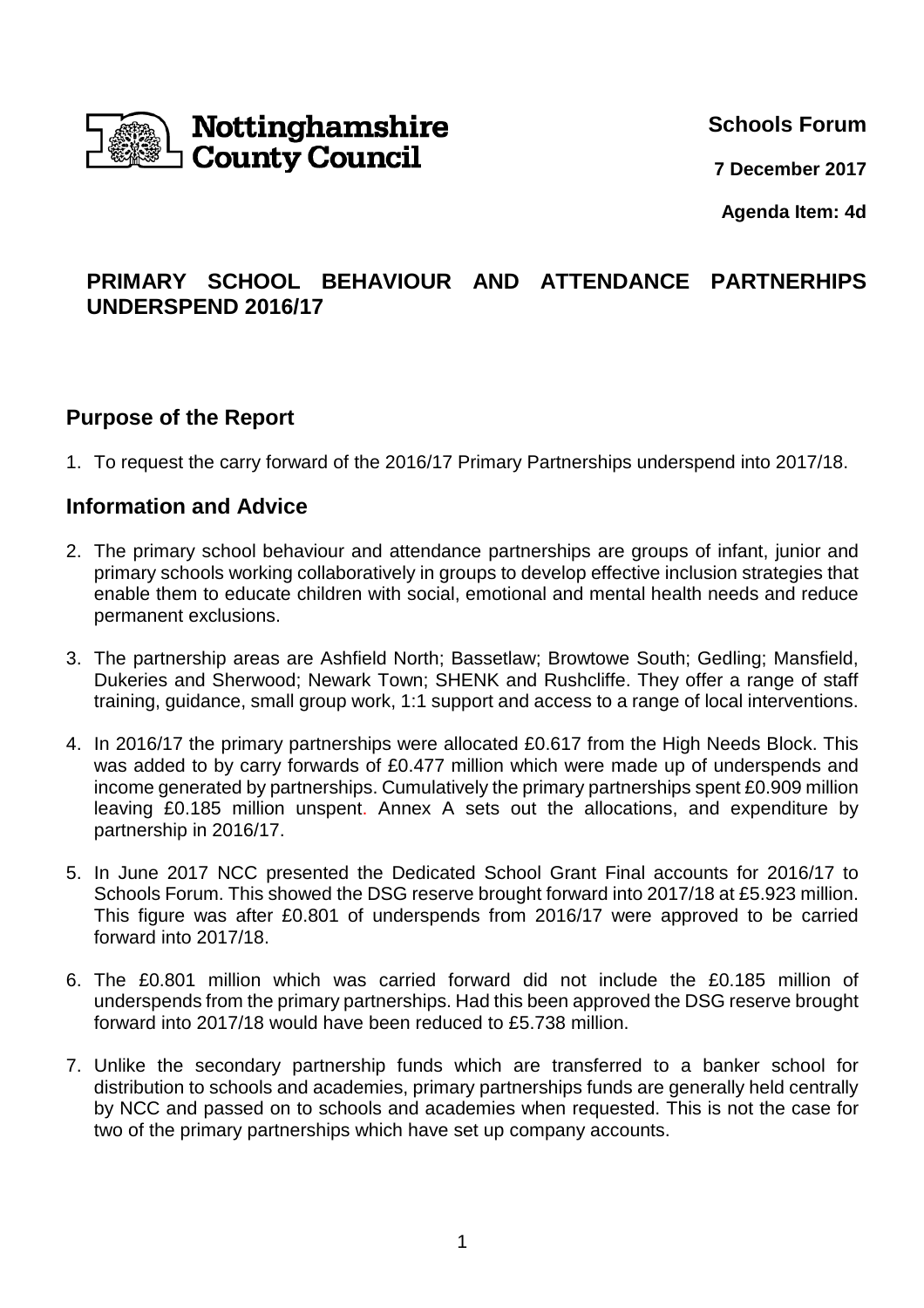- 8. As the funds are held centrally any underspends at the end of a financial year are transferred into the DSG reserve unless a carry forward is requested and approved by Schools Forum. Due to a change in procedures for managing the partnerships in 2016/17, the underspend was not identified as requiring a carry forward in June 2017.
- 9. At primary Level the school behaviour and attendance partnerships involve far greater numbers of schools than at secondary level. The strategic leadership and operational processes have taken time to develop, with some areas evolving faster than others. Partnerships have been developing a range of support packages, provision and/ or staffing to help meet the needs of pupils with social, emotional and behavioural needs and those at risk of permanent exclusion. Head Teachers have taken considerable time and effort to coordinate provision across localities and the set up phase is now complete in all areas. Spending during the set up phase of any partnership does not follow the same pattern as that of an established partnership and for a range of reasons these carry forwards have been necessary. The Primary School Partnerships are now fully established and there is an expectation that all funding will be used within the financial year that it is allocated. Any unused monies allocated for the financial year 2017-2018 will not be carried forward into the budgets for 2018-2019.

# **RECOMMENDATION**

#### **That the Schools Forum:**

1) Approves the carry forward of the £0.185 million Primary Partnerships underspend from 2016/17 into 2017/18.

**Author: Karen Hughman and Steven Hawkins Job Title: Finance Business Partner Department: CFCS Finance T: 0115 9773011 E: steven.hawkins@nottscc.cgov.uk**